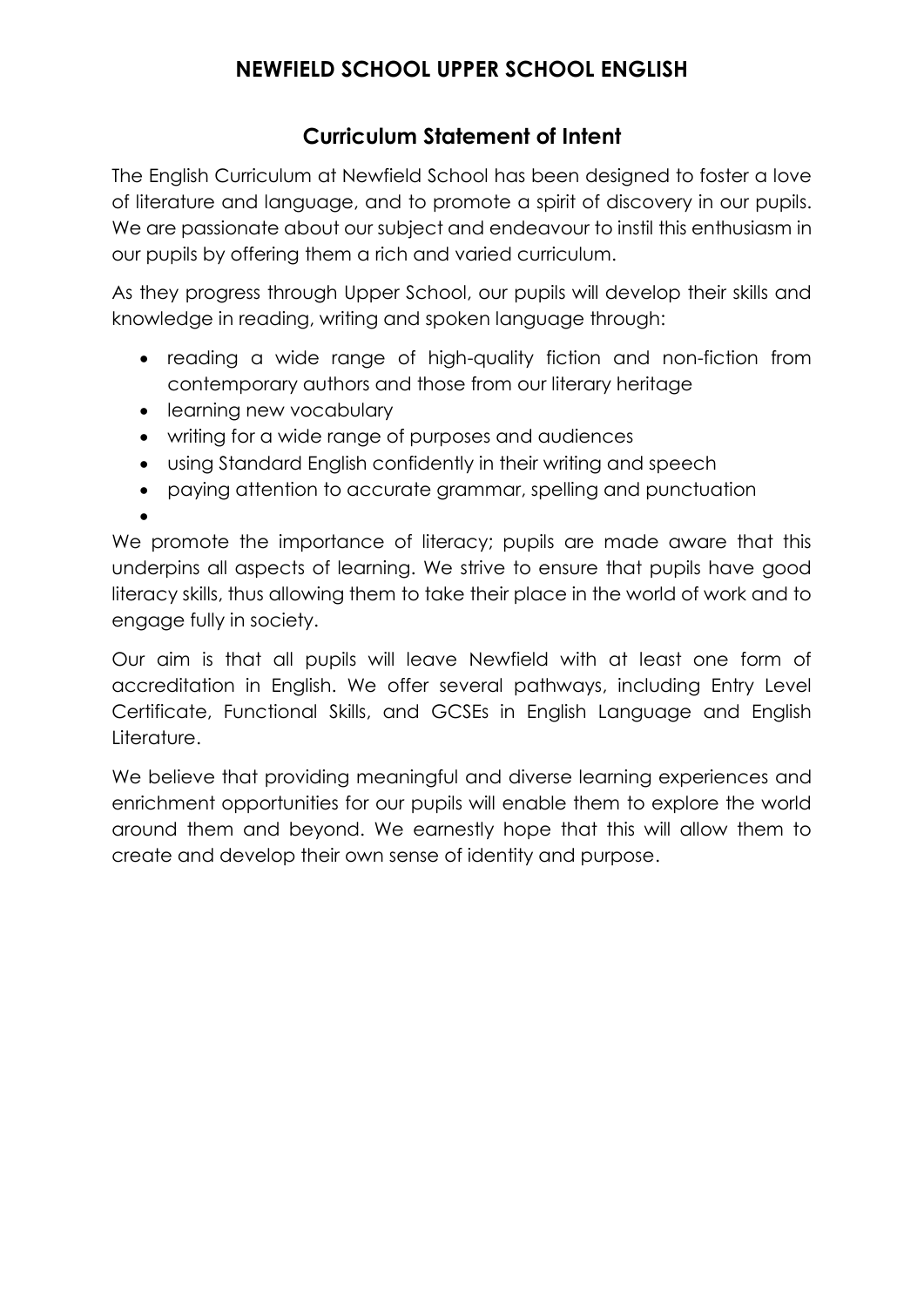The National Curriculum states '*English has a pre-eminent place in education and in society. A high-quality education in English will teach pupils to speak and write fluently so that they can communicate their ideas and emotions to others and through their reading and listening, others can communicate with them.*'

At Newfield, this belief is at the heart of everything that we do. Our mission is to ensure that all pupils who leave us at the age of 16 will have at least one form of accreditation in English and will have the ability to read, write and communicate to a good standard.

We consider ourselves to be the Givers of Hope.

## **Context**

Newfield School has provision for pupils aged 5 to 16 years old who have an Education, Health and Care Plan (EHCP) that is primarily for social, emotional and mental health difficulties that manifest in behavioural ways (some may also have ADHD, Autism, Foetal Alcohol Syndrome, learning difficulties and social issues that would define their needs as complex).

## **Aims**

At Newfield we aim to create an environment which is rich in experiences and encourages the growth and development of language. In accordance with the requirements of the National Curriculum for English, we aim to ensure that all our learners:

- read easily, fluently and with good understanding
- develop the habit of reading widely and often, for both pleasure and information
- acquire a wide vocabulary, an understanding of grammar and knowledge of linguistic conventions for reading, writing and spoken language
- appreciate our rich and varied literary heritage
- write clearly, accurately and coherently, adapting their language and style in and for a range of contexts, purposes and audiences
- use discussion in order to learn; they should be able to elaborate and explain clearly their understanding and ideas
- are competent in the arts of speaking and listening, making formal presentations, demonstrating to others and participating in debate.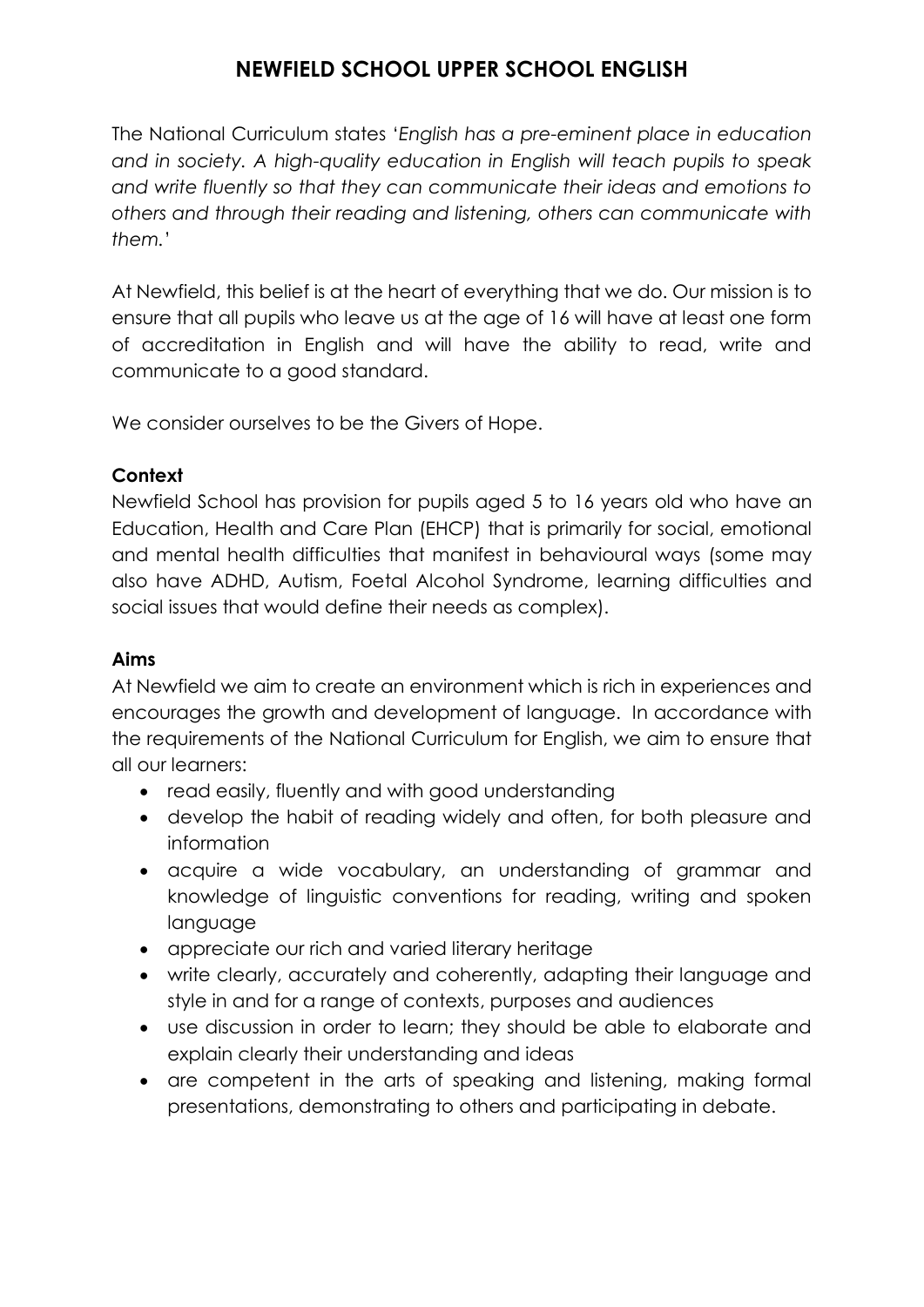### **Objectives**

At the end of each Key Stage in preparation for their progression and smooth transition, learners should be able to:

- talk and listen with increasing confidence with other people
- write for different purposes with their audience in mind
- read various texts with increasing fluency and understanding

It is expected that upon leaving Newfield at the end of Key Stage 4, all our learners will have at least one formal qualification in English and will be able to read, write and communicate to a sufficiently high standard to be able to cope with everyday life.

#### **The curriculum at KS3 – what the pupils will study:**

Students will have the opportunity to explore the ideas and techniques of many different writers in challenging texts produced through time. Through this they will learn more about the decisions that go into writing for different purposes, audiences and genres. They will read a wide range of fiction and non-fiction texts to ensure they are ready for the next stage of learning and beyond.

| Year <sub>7</sub>                                                                                                                                                                                        | Year <sub>8</sub>                                                                                                                                                                                          | Year 9                                                                                                                                                          |
|----------------------------------------------------------------------------------------------------------------------------------------------------------------------------------------------------------|------------------------------------------------------------------------------------------------------------------------------------------------------------------------------------------------------------|-----------------------------------------------------------------------------------------------------------------------------------------------------------------|
| Poetry<br>Gothic Writing<br>Adventure Stories<br>Introduction to<br>Shakespeare<br>Making the News<br>$\bullet$<br>(writing and oracy)<br>Frankenstein by<br>$\bullet$<br>Mary Shelley (play<br>version) | Poetry<br>$\bullet$<br>Transactional<br>Writing<br>• Survival Stories<br>(reading, writing<br>and oracy)<br>The Tempest<br>$\bullet$<br>Science-Fiction<br>Writing<br>Of Mice and Men<br>by John Steinbeck | War poetry<br><b>Mystery Stories</b><br>$\bullet$<br>Appearance<br>and<br>$\bullet$<br>reality (writing and<br>oracy)<br>Macbeth<br>Heroes by Robert<br>Cormier |

**The curriculum at KS4 – what the pupils will study:**

- **GCSE English Language and English Literature (Eduqas)**
- **Functional English (Edexcel)**
- **Entry Level English (WJEC)**

Our KS3 curriculum will have provided a solid grounding for the skills students need to succeed in their exams. The National Curriculum was reformed in 2015, which means in English there is no longer any written internal assessment; this will all take place now through external exams at the end of the course, with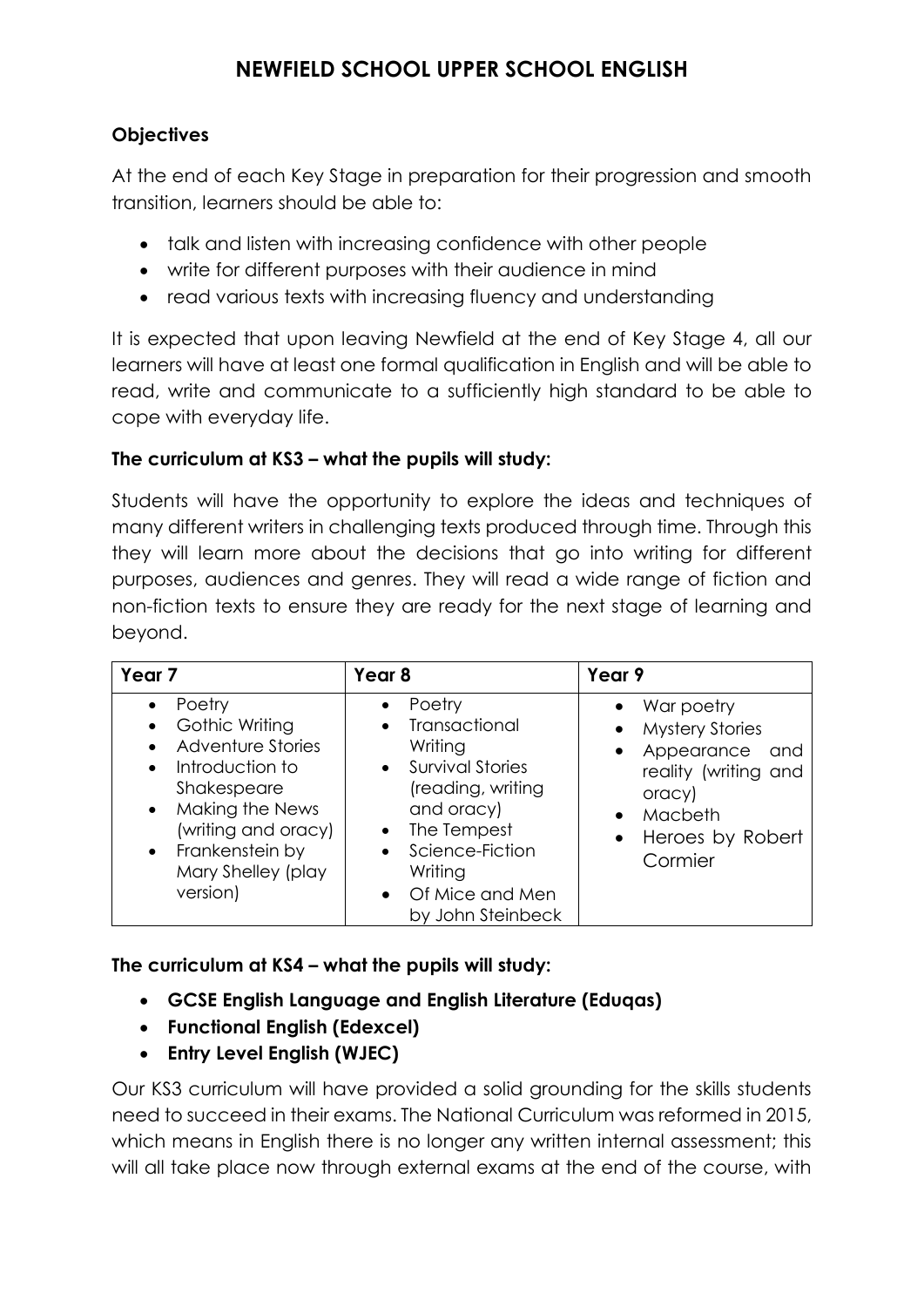the exception of the Entry Level course which is has Topic tests alongside a final exam.

Throughout the two years we aim to provide ample opportunities for pupils to practise what is needed for these exams. Teachers will give feedback so that pupils know if they are making progress in their courses and what they need to do to get even better.

# **GCSE English Language (9 – 1)**

#### **Component 1: 20th Century Literature Reading and Creative Prose Writing**

Written Examination: 1 hour and 45 minutes (40% of qualification)

Section A (20%): understanding one prose extract of literature from the 2oth Century, assessed through a range of structured questions

Section B (20%): one creative prose writing task from a choice of four titles

**Component 2: 19th and 20th Century Non-Fiction Reading and Transactional / Persuasive Writing**

Written Examination: 2 hours (60% of qualification)

Section A (30%): understanding two extracts of non-fiction writing, assessed through a range of structured questions

Section B (30%): two persuasive/transactional writing tasks

#### **Component 3: Spoken Language**

Non-exam assessment: one presentation / speech

## **GCSE English Literature (9 – 1)**

## **Component 1: Shakespeare and Poetry**

Written Examination: 2 hours (40% of qualification) Section A (20%): Macbeth – one extract question and one essay question Section B (20%): Poetry from 1789 to present day – two questions based on poems from the anthology

## **Component 2: Post 1914 Prose or Drama. 19th Century Prose and Unseen poetry**

Written Examination: 2 hours and 30 minutes (60% of qualification)

Section A (20%) Post 1914 Drama

Section B (20%) 19th Century Prose

Section C (20%) Unseen Poetry

## **Functional Skills English Level 1 and Level 2 (Edexcel)**

This course consists of two external assessments (Reading and Writing) and a practical Speaking and Listening assessment which is internally assessed.